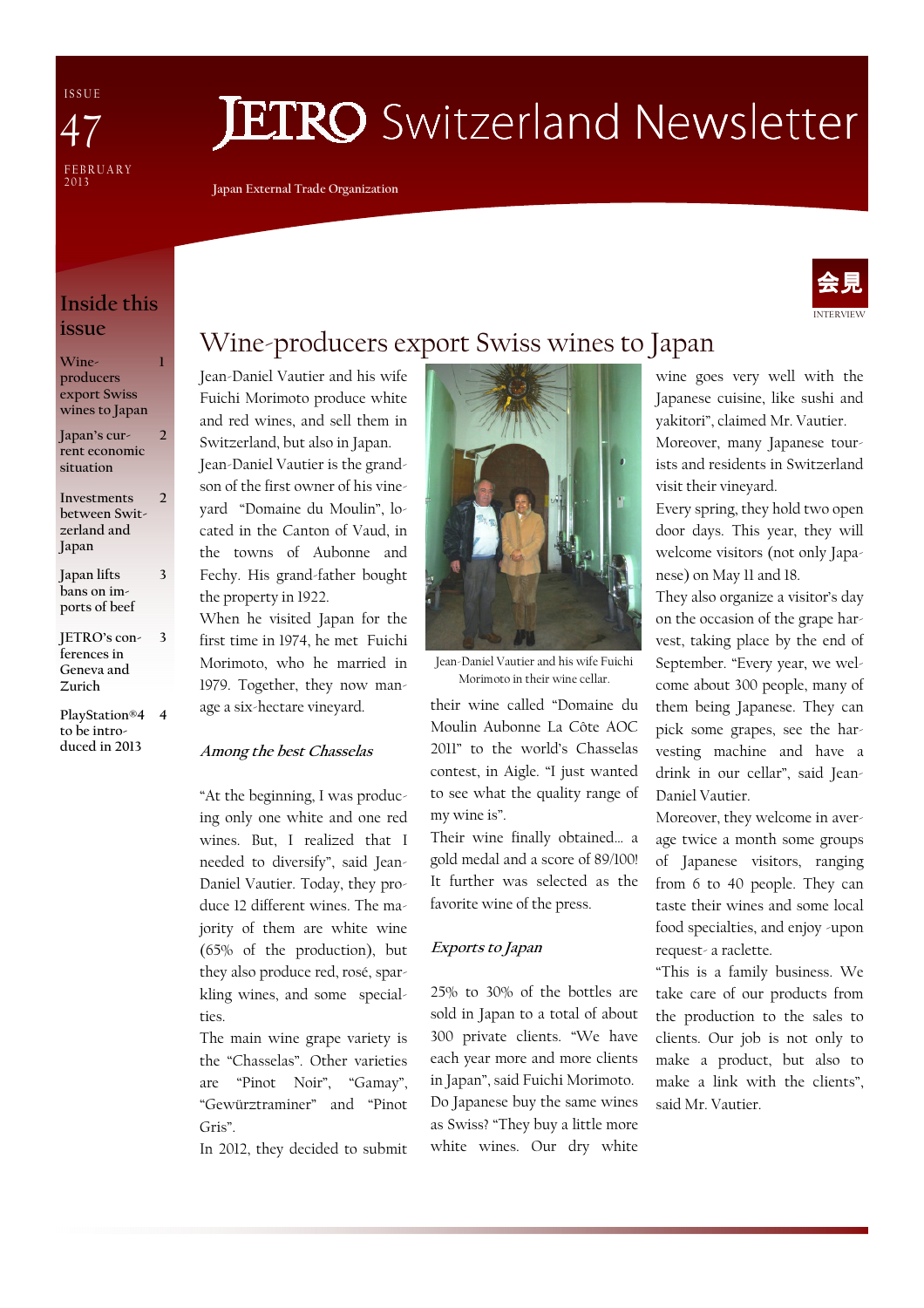### Japan's current economic situation

動向 According to the Cabinet Office, "while the Japanese economy shows weakness recently, signs of bottoming out can be seen in some areas" (Monthly Economic Report, January issue).

> Exports increased 6.4% in January 2013 from the previous year to ¥4,799 billion. As mentioned by the Bank of Japan, "while overseas economies remain in deceleration phase, they have shown some signs of picking up" (February report of Recent Economic and Financial Developments). Exports to Asia rose 8.4% (+28.8% for Taiwan,

+23.7% for Thailand) and exports to the United States increased 10.9%. However, exports to Western Europe declined 5.9% (-10.2% for Switzerland).

Private consumption has remained resilient. The average of consumption expenditures per household was ¥359,482 in December, up 2.1% in nominal terms and up 2.2% in real terms from the previous year. The number of unemployed persons in December 2012 was 2.59 million (4.2%), a decrease by 6.2% from the previous year.



Trade statistics of Japan, changes from the previous year in percents Japan's Ministry of Finance

### Investments between Switzerland and Japan

ANALYSIS 分析 Swiss National Bank released in December 2012 information about investments between Japan and Switzerland in 2011.

#### Japanese capital inflows

As reflected by the graph, Japanese investments and staff increased rapidly in 2011. Japanese capital stock in Switzerland rose from CHF 826 million in 2010 to CHF 1,965 million in 2011 (+238% ), showing the third consecutive year of increase, whereas it had declined from 2002 to 2008. Japanese staff in Switzerland soared from 3,881 in 2010 to 5,272 in 2011.

The most significant Japanese investments were carried out in 2011 by Takeda Pharmaceutical Company (acquisition of Nycomed), Toshiba Corporation (acquisition of Landis+Gyr), Nabtesco Corporation (investment in Kaba Hold-



#### ing) and Mitsui & Co (investment in Multigrain).

The total amount of Japanese capital inflows in Switzerland in 2012 has not yet been disclosed, but it appears that the main investments were done in 2012 by Citizen Watch (acquisition of Prothor Holding), IHI Corporation (acquisition of Ionbond), Tokyo Electron (acquisition of Oerlikon Solar) and UCC (acquisition of United Coffee).





Swiss capital stock in Japan remained quite stable from 2010 to 2011, whereas it increased 206.2% from 2002 to CHF 14,340 million in 2011. This evolution reflects the sharp growth of Swiss capital stock in all countries, which rose 246.8% from 2002 to 2011.

The number of Swiss staff in Japan increased similarly 199.3% to 71,205 people from 2002 to 2011.

SITUATION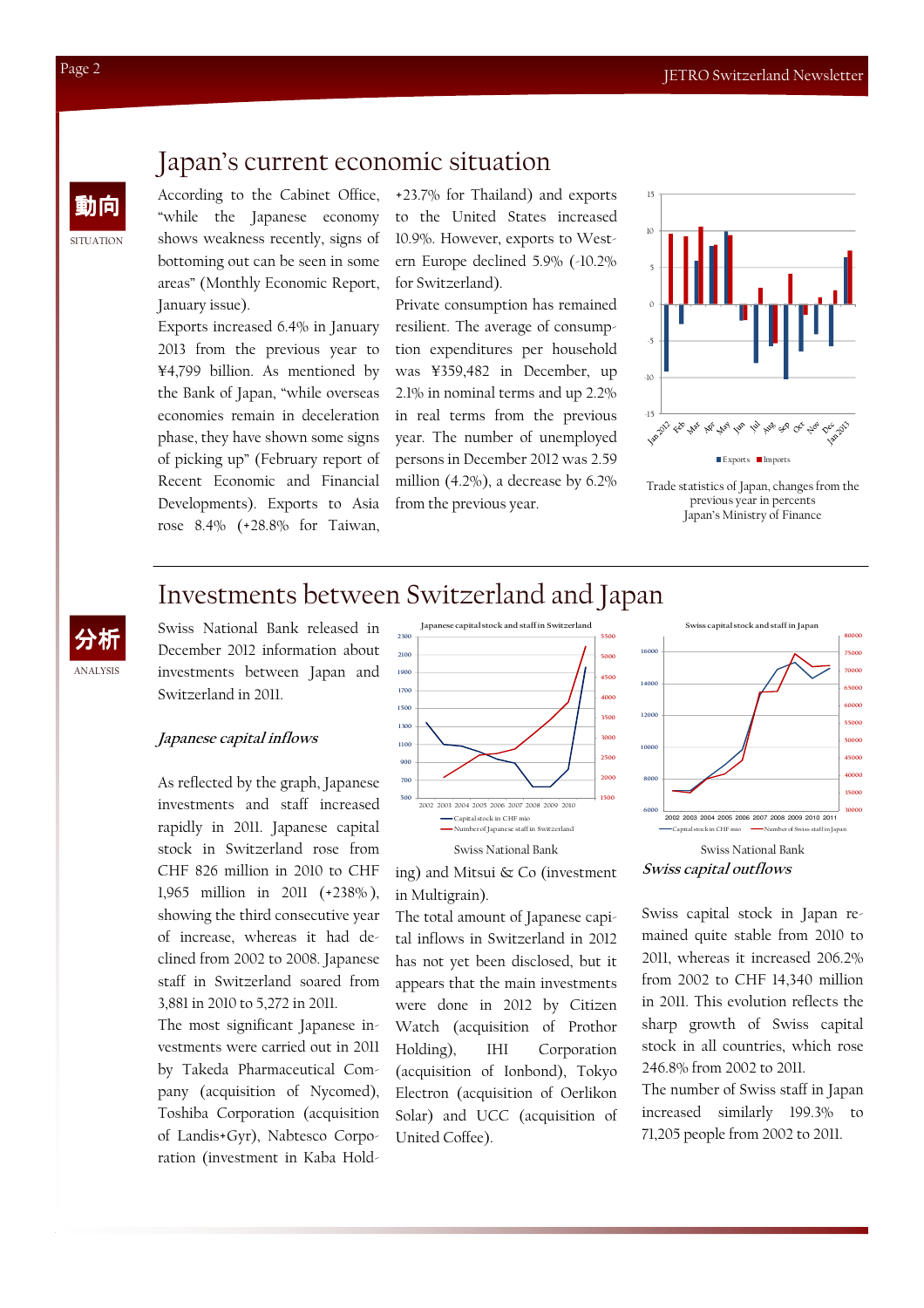POLICY 政策

### Japan lifts bans on imports of beef

Whereas Japan lifted bans on imports of beef from France, the Netherlands, the United States and Canada, imports of Japanese beef into the European Union and Switzerland are expected to be allowed again.

#### Japan allows imports of EU's beef

Japan decided to lift a ban on imports of beef from France, the Netherlands, the United States and Canada. This decision applies from February 1, 2013 to beef from cows up to 30 months old.

The prohibition of the import of beef was part of its measures against the mad cow epidemic (officially known as "Bovine Spongiform Encephalopathy— BSE").

A panel of medical and food experts, operating under Japan's Ministry of Health, has found that no single cattle has been infected by the mad cow epidemic.

This decision has been welcomed by the European Commission as "an important signal to the EU's trading partners in the Far East and throughout the world that EU beef is safe, and that imports of EU beef should resume quickly".



Trade of edible meats and giblets (incl. beef) between Japan and Switzerland Source: Swiss Federal Customs Administration

### Exports of Japanese beef to EU expected to be allowed again

The European Union's Standing Committee on Food Chain and Animal Health (SCoFCAH) endorsed two proposals of the European Commission.

First, it approved the insert of Japan into the list of non-EU countries from which imports of beef into the EU is authorized.

Second, it approved a Japanese monitoring plan for substances and residues in bovine animals and their products.

The lifting of those restrictions is expected to allow the import of Japanese beef into the European Union. According to Swiss Federal



Wagyu beef Source: Ministry of Agriculture, Forestry and Fisheries

Veterinary Office, Switzerland is expected to follow the decision of the European Commission.

Wagyu beef ("Japanese beef") is known for its marbling characteristics and its praised quality, which results from specific Japanese breeding and feeding techniques.

Kobe's beef is a world's renowned beef, valued for its flavor, tenderness and its marbled texture.

As shown on the graph, imports of Japanese meats and giblets into Switzerland is increasing, while remaining rather low (value of CHF 114,000 in 2007). Moreover, imports of Japanese beef was of a value of about CHF 10,000 per year in the 1990s.

### JETRO's conferences in Geneva and Zurich

JETRO will hold two conferences on Switzerland/Japan Free Trade and Economic Partnership Agreement.

The first conference will be held in Geneva (Hotel Beau-Rivage) from 5 pm to 6 pm, on March 4, 2013. Among others, a speech about Swiss/Japan Bilateral Commercial Relations will be delivered by H.E. Luzius Wasescha, Former Swiss Ambassador to WTO.

The second conference will take place on March 15, in Zurich, at Credit Suisse Forum.

Admittance is free of charge. For registrations, please complete the form available on our Website.